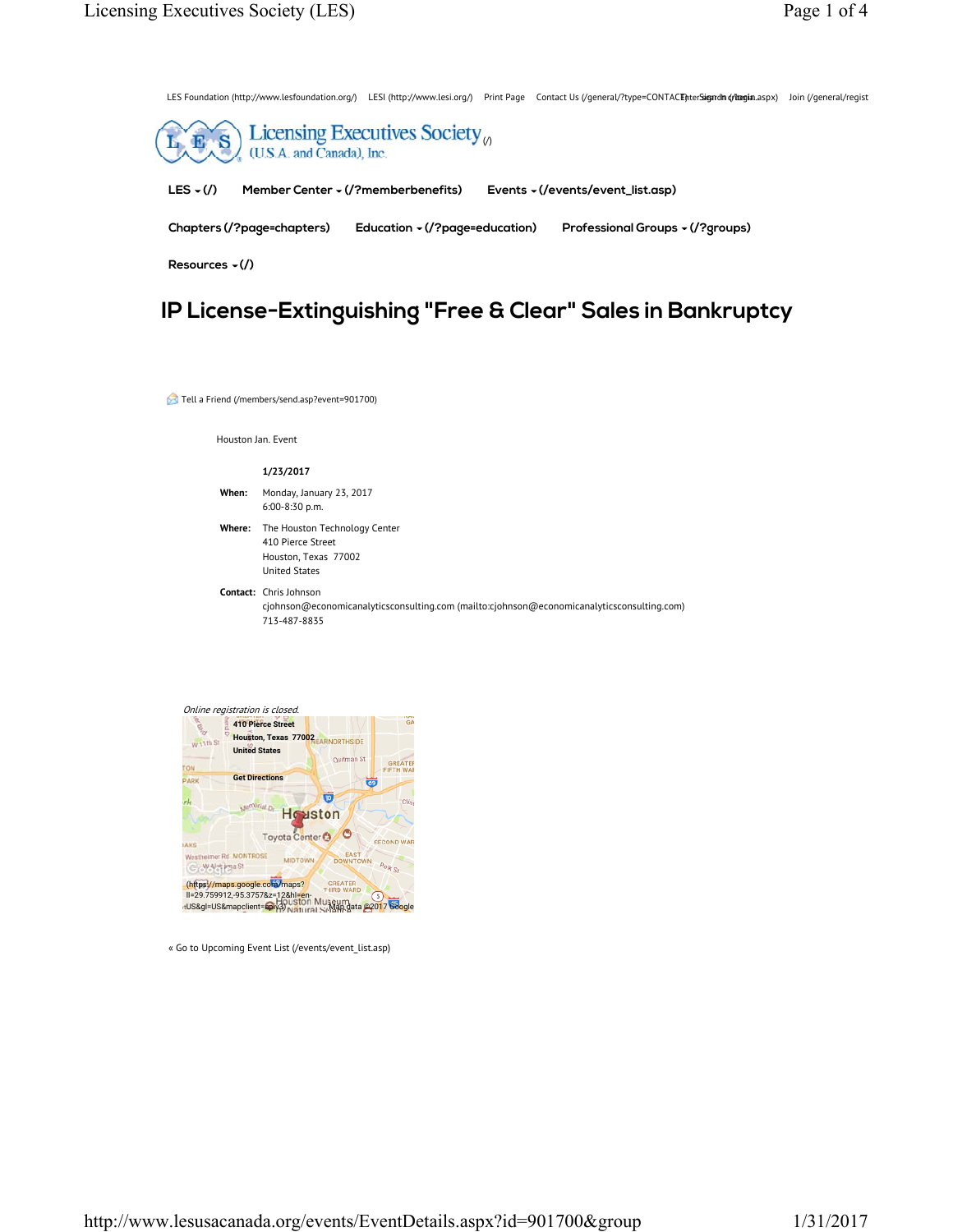

# **IP License-Extinguishing "Free & Clear" Sales in Bankruptcy**

Panel Discussion & Reception

CLE Approved: 1.25 Hrs

**Monday, Jan. 23, 2017** 6:00 - 8:30 p.m. **The Houston Technology Center** 410 Pierce Street Houston, Texas 77002 (Parking Details Provided Below)

# Heavy Appetizers and Drinks Provided

## **Registration:**

LES Member: \$30.00 Non-member: \$40.00 LES Student Member: \$10.00

**Through January 19:**

**After January 19:**

LES Member: \$40.00 Non-Member: \$50.00 LES Student Member: \$20.00

## **Panel Discussion**

The sale of licensed intellectual property in a bankruptcy free and clear sale presents opportunities and risks. Free and clear bankruptcy sales have the potential to extinguish a non-bankrupt party's IP license. Such sales can occur on as little as twenty-one days' notice, or even less. In contrast, transacting with insolvent licensors can leave the licensee vulnerable to risks whether or not the licensor later files for bankruptcy.

For IP buyers looking for bargains, bankruptcy free and clear sales can offer significant value captured in more than just a good price. Properly handled, bankruptcy free and clear sales can reduce the risk that an unknown licensee or other IP encumbrance will be discovered post-sale. This is so because of the bankruptcy free and clear sale process and the finality offered by bankruptcy court sale orders.

## **Moderator:**



**Greg Vetter, J.D., MBA** Professor of Law UH Law Center

Professor Vetter is a leading expert on intellectual property as applied to software, with particular emphasis on free and open source software (FOSS) licensing. His scholarship is at the intersection of software and the business of software with patent law, copyright law, and licensing law. After receiving his undergraduate degree in electrical engineering, he worked full time for nine years as a manager in the software field, gaining expertise in enterprise software design, management, and marketing. During these years he obtained a master's degree in computer science, and an MBA, both through evening programs in Kansas City. He then obtained his JD from Northwestern University School of Law, attending from 1996 to 1999. After law school, he worked for two years at the law firm of Kilpatrick Stockton before clerking for the U.S. Court of Appeals for the Federal Circuit for the Honorable Arthur J. Gajarsa. Since his clerkship completed in 2002, he has served as a law professor at the University of Houston Law Center and served as a Co Director of the Law Center's Institute for Intellectual Property and Information Law (IPIL). His curriculum vitae (http://www.law.uh.edu/faculty/main.asp?PID=545) is available for more information.

#### **Panelists:**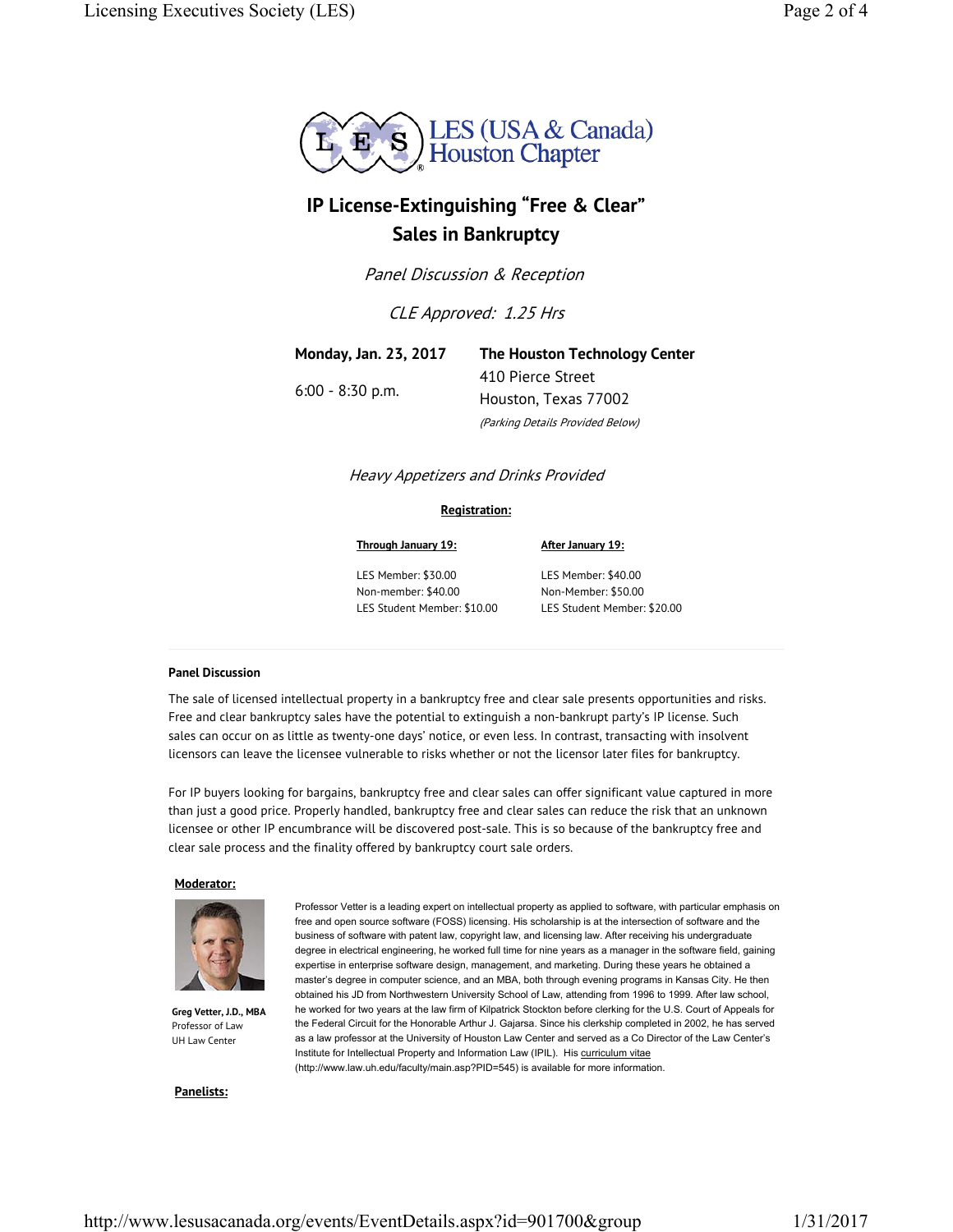

**Anne Culotta, PhD, MBA, JD, LLM** Principal Culotta Law Firm PLLC



**Edward L. Rothberg** Hoover Slovacek LLP



**Todd Schwartz** Paul Hastings

**Anne Culotta**, PhD, MBA, JD, LLM, is principal of Culotta Law Firm PLLC, based in Houston, Texas. She specializes in intellectual property law, with particular emphasis on the chemical arts and to IP-related transactional work. She counsels and assists entrepreneurs in forming, planning and operating IP-related start-up companies. Ms. Culotta also has recent experience in academic technology transfer, working in health care-related technologies ranging from medical devices to biotechnology. Anne has her BS in Chemistry from the University of St. Thomas (Houston, TX), her PhD in Physical Organic Chemistry from Rice University (Houston, TX), her MBA from Rice University (Houston, TX), her JD from the University of Houston Law Center (TX), and her LLM in IP from the University of Houston Law Center (TX). Ms. Culotta is registered to practice in the State of Texas and before the United States Patent and Trademark Office. Anne has recently authored a timely book entitled *The Law of Fraudulent Transfers Applied to Patent Assignments, Licenses and Security Interests* (Thomson Reuters/ Aspatore 2014).

**Edward L. Rothberg** is the head of the Hoover Slovacek LLP bankruptcy practice, and has been practicing creditor's rights and bankruptcy law for the past 35 years. Prior to entering private practice, Mr. Rothberg was a trial attorney with the Department of Justice, Tax Division where he represented the IRS in some of the largest bankruptcy cases in Texas including Braniff and Continental. After entering private practice, Mr. Rothberg has represented institutional lenders, secured creditors, unsecured creditors, debtors, committees, bankruptcy trustees, lessors, and indenture trustees in numerous out of court workouts as well as large and complex bankruptcy cases. Mr. Rothberg was born in Brooklyn, New York on February 4, 1957. He was admitted to the Texas Bar in 1980 and is admitted to practice before the U.S. District Courts for all districts in Texas as well as the Court of Appeals for the Fifth Circuit and the U.S. Supreme Court. He received his B.A. in 1977 from Brooklyn College of the City University of New York and his J.D. from Southern Methodist University in 1980, where he served as Editor of the Journal of Air Law and Commerce.

**Todd Schwartz** is an associate in the Corporate practice of Paul Hastings and is based in the firm's San Francisco and Palo Alto offices. His practice focuses on mergers and acquisitions, fund formation and operation, minority and venture capital investments, joint ventures, and restructuring, bankruptcy, and distressed investments, representing companies as well as private equity funds in all aspects of their businesses. Mr. Schwartz has advised borrowers (including portfolio, privately-held, and public companies), creditors, and distressed investors (including hedge funds and private equity funds) in acquisitions, out-of-court restructurings, and chapter 11 cases. He also regularly advises boards of directors and senior management regarding their fiduciary duties and corporate governance. Mr. Schwartz received a B.A. in Integrative Biology and Legal Studies from the University of California, Berkeley in 2003. He received his J.D. in 2007 from the University of Illinois College of Law, where he was a member of the University of Illinois Law Review and editor for the Comparative Labor Law & Policy Journal. Mr. Schwartz is admitted to practice in California and Illinois.

#### **Parking:**

#### **Parking Map (/resource/resmgr/chapters/hou\_pkg\_map.pdf)**

The Parking Map above provides helpful directions.

The most convenient parking garage is at 1910 Bagby, to the west of HTC (left on the above referenced map).

The garage is just north of Victor Street (which turns into Pierce Street) on the west side of Bagby (which is one-way going south).

On the map, the garage is near the upper-left corner, just above what's shown as the BlackFinn restaurant. The restaurant is now called the Republic Smokehouse & Saloon.

#### **Cancellations**

Cancellations are non-refundable after January 19. Substitutions are accepted. Contact Dana Whitley at (703) 234-4054 for assistance. Disability/Dietary Needs

Requests for ADA accommodations and special dietary needs should be submitted to the event contact listed at the top of the page. Photography Consent

By registering for this event, you permit LES and its chapters to use photographs of you with or without your name and for any lawful purpose, including for example such purposes as publicity, illustration, advertising, and web content.

**Join (/?page=membershipdues) Contact Us (/general/?type=CONTACT)**